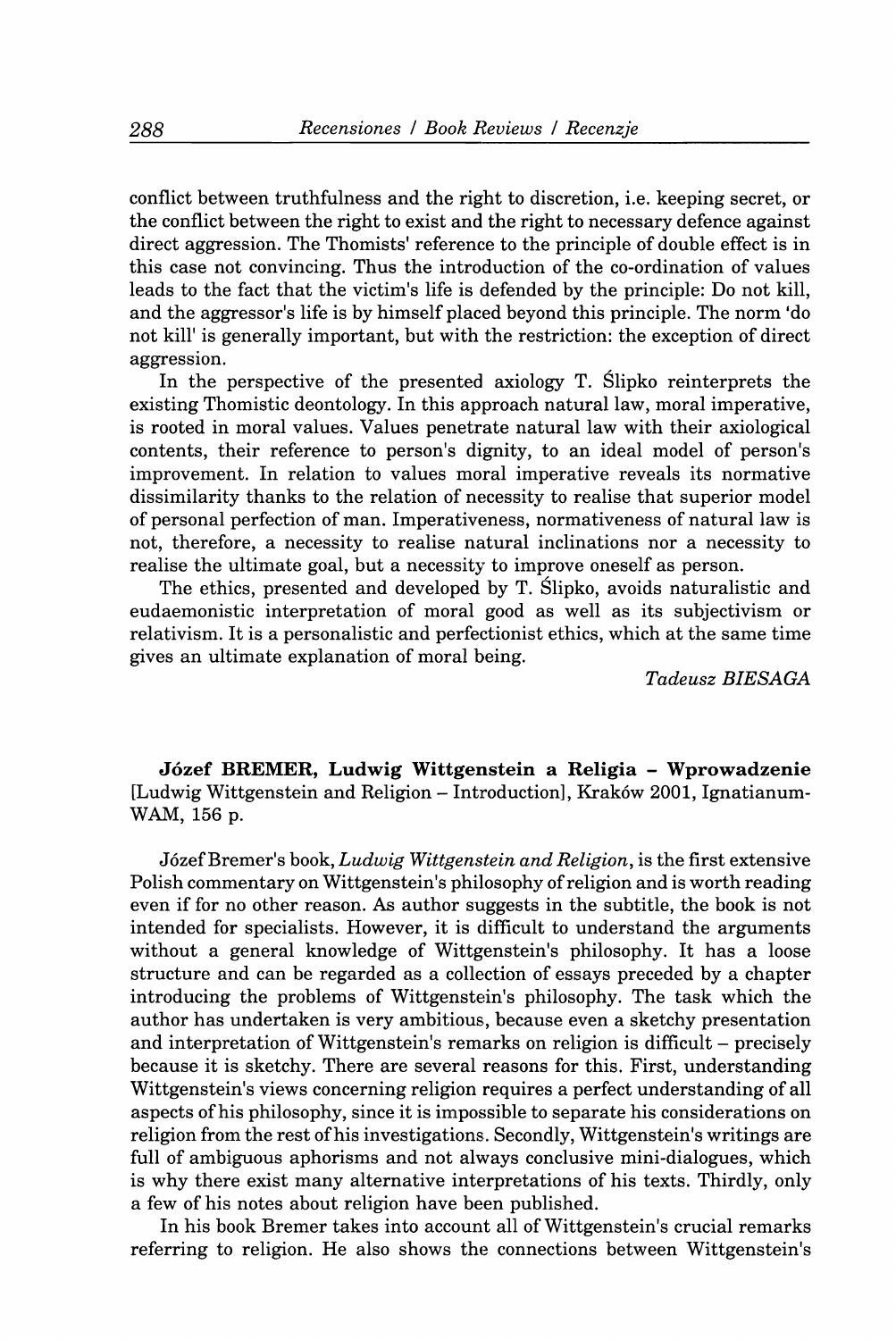**philosophy of religion and other philosophical questions with which he was concerned. He underlines that according to the author of the** *Tractatus* **the main purpose of philosophy is description, not explanation. Philosophy should clearly present what we have previously grasped obscurely. Its task is neither to come to know new facts nor to explain those that are well-known. Philosophy is not a science. All attempts to understand Wittgenstein's remarks on religion fail if they do not take into account this meta-philosophical thesis. Bremer's treatment of texts which refer to religion and ethics involves a short presentation of the tractarian theory of projection and an elucidation of the concepts of language game, form of life, and meaning.** 

**The author rightly points out that a central and constant aspect of Wittgenstein's approach to religion is treating it not as a theory but as an attitude toward the world which plays an important role in life only if it has vital practical consequences: "Here believing obviously plays much more this role: suppose we said that a certain picture might play the role of constantly admonishing me, or I always think of it. Here an enormous difference would be between those people for whom the picture is constantly in the foreground and the others who just didn't use it at all. Those who said: 'Well, possibly it may**  happen and possibly not' would be on an entirely different plane<sup>"1</sup>

**Bremer's commentary is not devoid of shortcomings. The most important defect is the repeated use of texts from Wittgenstein's 'later' period to elucidate the doctrine of the** *Tractatus.* **As is well known, Wittgenstein's views evolved. According to the** *Tractatus,* **every possible language serves only as a description of the world. The world consists of facts - there are no values in it; that is why ethics and theology are ineffable. At the beginning of the thirties Wittgenstein rejected his earlier beliefs about language. He acknowledged that language does not have only a descriptive function and started to claim that religious and ethical statements are not senseless, even though they do not describe any facts. Bremer is of course aware that Wittgenstein's views evolved, but he does not always clearly distinguish between Wittgenstein's 'earlier' and his 'later' philosophy. This is especially evident in section four of chapter five, where, analysing the** *Lecture on Ethics,* **the author cites Wittgenstein's later texts. Such practice can lead to the overlooking of essential differences between Wittgenstein's 'earlier' and 'later' philosophy. It must be said to Bremer's credit that in the section which recapitulates aforementioned chapter, the author does point out the differences between the approach to religious statements which is presented in the** *Tractatus* **and that which can be found in the** *Investigations,*  **but he does so too briefly.** 

**A very important advantage of the book is the presentation of the polemic character of Wittgenstein's thought. The author accurately reports objections which are raised by Wittgenstein to Freud and Frazer. Bremer indicates that Wittgenstein rejected the view according to which religion is a transitional stage of thought between magic and science. This is a peculiar phenomenon for the** 

**<sup>^</sup> Ludwig Wittgenstein,** *Lectures and Conversations on Aesthetics, Psychology and Religious Belief,* **Oxford B. Blackwell 1966, p. 56.**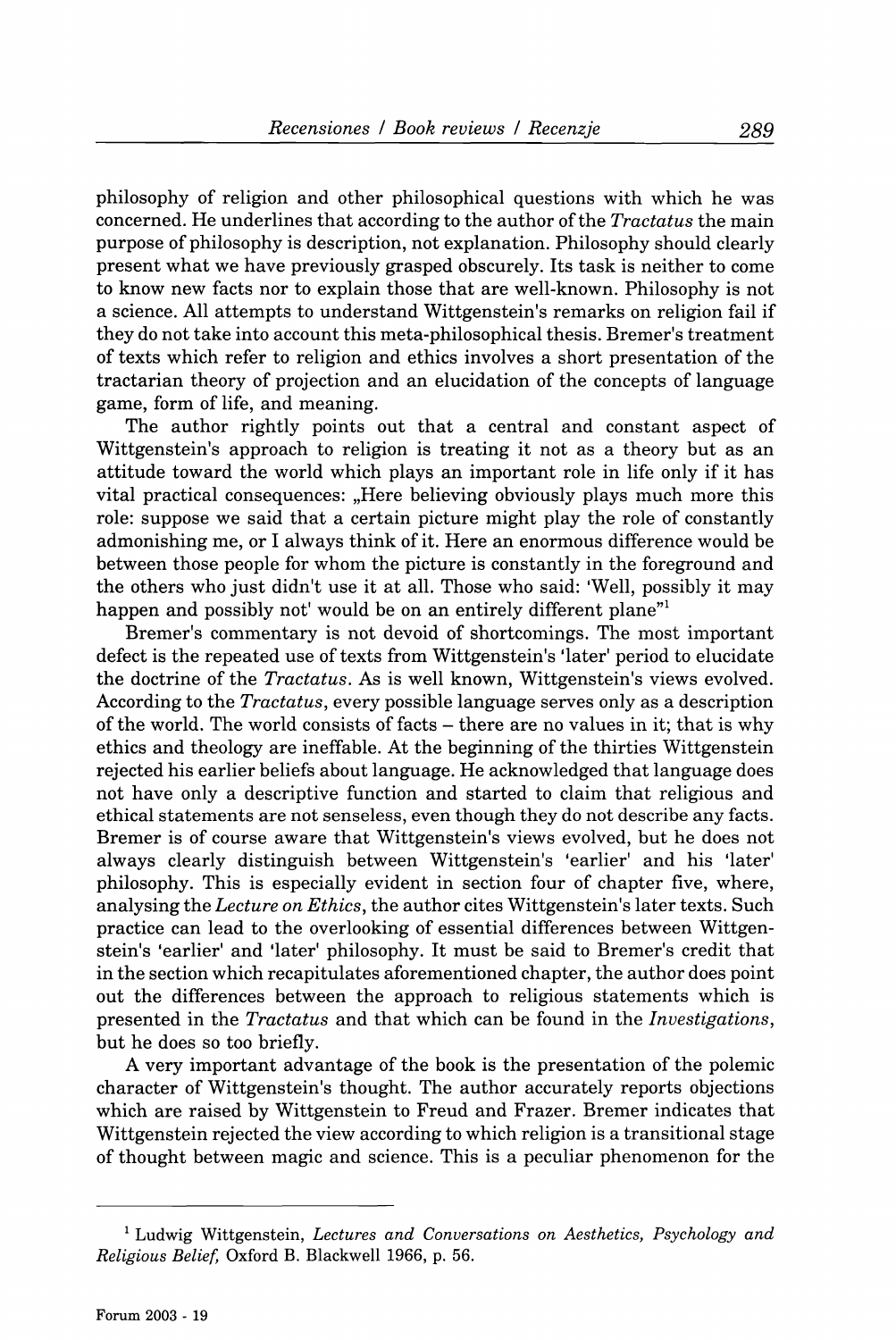**author** *oiOn Certainty,* **Religion requires no explanations such as those which were given by Freud, for example. In addition, it is worth noting that Wittgenstein treated psychoanalytical explanations of dreams and works of art as a special kind of mythology. Another advantage of this book is a brief presentation of connections between Goethe's considerations on morphology and Wittgenstein's conception of philosophy. The comparison between James' and Wittgenstein's approaches to religion is also very interesting.** 

**It is difficult to understand why the author does not raise objections to Wittgenstein's conception of religion, which, as is well known, is very controversial. Especially doubtful is the way in which Wittgenstein understands religious statements. Bremer explains Wittgenstein's conception of the meaning of**  religious sentences as follows: "Wittgenstein would say, I think, that a meaning **will be given to religious sentences when we manage to translate them into moral sentences and the approval of these sentences must manifest in a form of life. For example, the sentence 'God is love' means that we treat love in our**  life as an absolute value."<sup>2</sup> It is not clear that such a translation of the sentence **'God is love' conveys the intended meaning of the sentence. This problem is connected with the question of whether religious statements should be regarded as having truth-value or not. If we agree with Wittgenstein that religious statements should not be considered as true or false, the translation cited above could be regarded as a reasonable attempt to explicate the meaning of the sentence 'God is love'. However, if we assume, as religious people do, that when they predicate something about God, they try to say something true about the absolute reality, then such a translation is wrong, for our evaluation of love and our attitude toward to it cannot be regarded as true or false.** 

**Finally, I would like to indicate a few small mistakes in interpretation. In footnote 26 of chapter two the author suggests that according to Wittgenstein facts are not contingent because any one of them modifies 'The whole logical world'. This is not true, because according to the** *Tractatus* **the possibility of additional states of affair would change the logical space, but the existence or non-existence of a state of affair does not in any way modify the logical space.**  *Which* **possibilities are actualized, that is, what is a fact, is in Wittgenstein's opinion contingent, but** *that* **something is possible is not contingent. In section four of chapter four Bremer maintains: "basic empirical propositions can be affirmed by experience or can be deduced from others."^ We can guess from the context that basic empirical propositions are those which belong to a worldpicture. It seems that Wittgenstein did not regard such statements as verifiable by experience: "But I did not get my picture of the world by satisfying myself of its correctness; nor do I have it because I am satisfied of its correctness. No: it**  is inherited background against which I distinguish between true and false<sup>"4</sup> **"In that case it would seem as if the language game must** *'show***' the facts that** 

**<sup>^</sup> Jözef Bremer,** *Ludwig Wittgenstein and Religion - Introduction,* **Krakow 2001, p. 31.** 

**<sup>^</sup> Ibidem, p. 95.** 

**<sup>^</sup> Ludwig Wittgenstein,** *On Certainty,* **Oxford B. Blackwell 1979, p. 102**